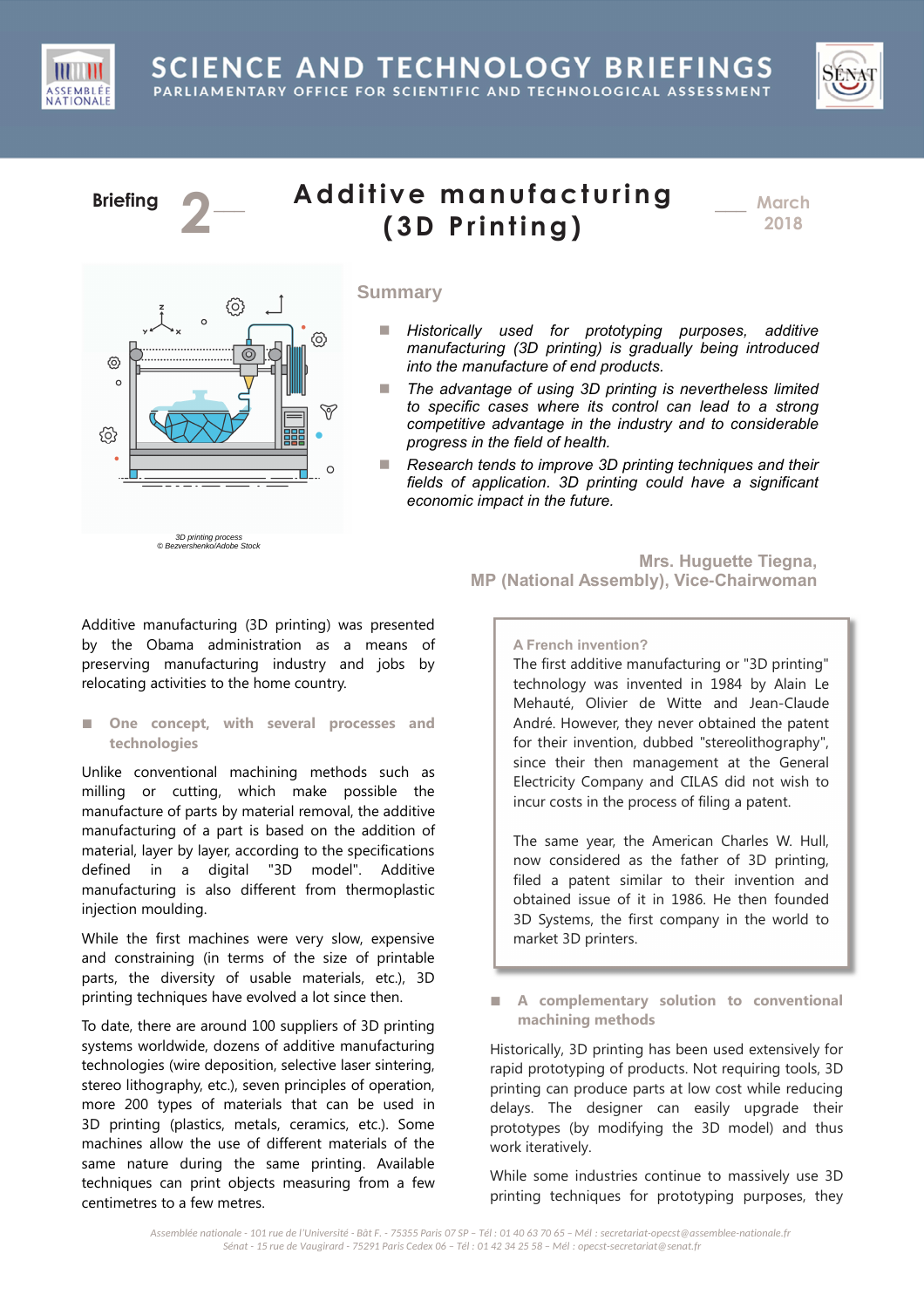are also introducing end-products because of their technical advantages over traditional approaches.

3D printing is particularly useful for producing pieces with complex geometry, sometimes inspired by forms observed in nature (a process known as biomimicry). While the complexity of such parts induces, in most cases, high costs and increased production difficulties in conventional machining, this is not the case in 3D printing. Sometimes, 3D printing can be the only technique that can be used to make such pieces. In some cases, 3D printing can also drastically reduce the number of parts needed to produce a product, and thus simplify the design. 3D printing can reduce the cost of production of one-off pieces as well as of small and medium-sized production runs.

However, additive manufacturing is not intended to replace conventional manufacturing methods. Indeed, the printing of mass-produced pieces, at this stage, is not economically viable. Moreover, additive manufacturing is sometimes unsuited to the needs of precision mechanics  $(1)$ . The quality of the functional parts of 3D printed parts depends on many factors (temperature, materials, machines, manufacturing practices, etc.). As a result, compliance with the functional requirements of 3D printed parts (tolerances, surface finish, material strength, etc.) can vary. Finally, it is very often necessary to complete the 3D printing of metal or plastic parts by machining or sanding operations to improve the quality of the surfaces.

Thus, 3D printing techniques complement conventional manufacturing methods and open up new production possibilities. Selection of the process by manufacturers depends on requirements in terms of cost, time, quality or complexity of the product.

## ■ Main industrial sectors

Because of the advantages of prototyping and parts manufacturing by 3D printing, additive manufacturing techniques are used across industry (aerospace, the food industry, wind turbine production, luxury goods) and sometimes by craftsmen (chocolate makers, jewellers).

In the field of consumer electronics, 3D printing offers new solutions to designers. For example, semiconductor manufacturers and US laboratories<sup>(2)</sup> are developing a technology that allows for flexible electronic circuits (sensors and microcontrollers) through 3D printing  $(3)$ . The applications of this technology could be numerous, as for example in the field of portable connected objects ("wearables"), a market with high potential.

Similarly, 3D printing is becoming increasingly prevalent in the aerospace industry, although the number of 3D printed parts embedded in end products remains extremely low. In this sector, 3D printing is first used to produce relatively small numbers of high value-added parts with very specific geometric characteristics. For example, the 19 LEAP engine nozzles on the Airbus A320neo are printed in 3D. These nozzles require complex geometries to ensure the proper mixing of air and fuel in the engine. Thanks to 3D printing, the nozzles are made in one piece, compared to the 20 pieces required for those made by conventional machining methods. These nozzles are 25% lighter than machined ones, and five times more temperature resistant. This technological choice leads to a reduction in operating costs equivalent to 2.4 million euros per LEAP-equipped aircraft per year  $(4)$ , due in particular to fuel savings.

In addition, additive manufacturing could be a means to reduce the storage needs of aerospace manufacturers. According to consulting firm EY<sup>(5)</sup>, Airbus estimates that the parts changes for its A300 and A310 aircraft models will continue to be necessary until 2050. Airbus was already stocking 3.5 million parts for this purpose in 2014. With the generalisation of the use of 3D printing, stocks could be reduced to the bare necessities: then, there would be no need to store any specific parts or tools. Indeed, printing could be done on demand, usually from easily storable metal powders.

In the automotive sector, 3D printing is mainly confined to prototyping or the production of tools. Additive manufacturing is rarely used in end products. Companies (6) have nevertheless demonstrated the feasibility of producing a car body by means of 3D printing, and in only 44 hours<sup> $(7)$ </sup>. It thus appears possible to develop micro-automobile factories generating little waste and ensuring rapid deliveries of vehicles produced directly in urban areas. The production capacity of such plants would nevertheless be much lower than those of the current major automobile groups. Again, one of the advantages of 3D printing is the ability to manufacture spare parts.

Finally, 3D printing could be a highly effective way to modernise the construction industry. As regards structural work, two laboratories in Nantes have developed a technology, BatiPrint3D<sup> $(8)$ </sup>, which allows on-site printing of housing that meets existing standards. At the end of 2017, the use of this technology made it possible to build a 95-squaremeter social housing unit in Nantes in just a few days, with an energy performance that is 30% lower than the 2012 thermal regulations.

■ **Economic** challenges and industrial **competitiveness**

According to the consulting firm Wohlers Associates, the market for 3D printing (machinery, materials and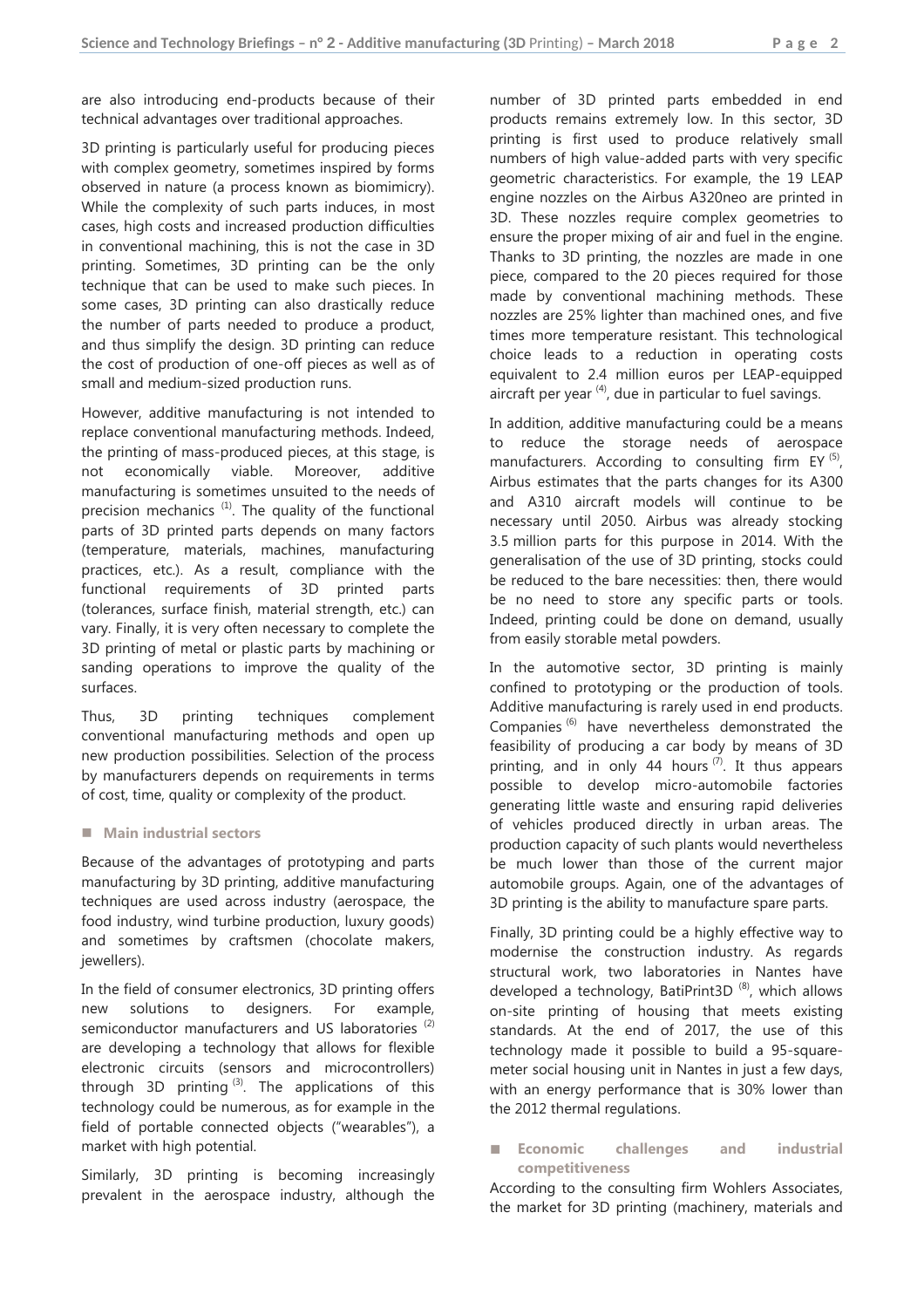consulting combined) is growing by 20% per year and could reach 18.5 billion euros by 2020. The United States has 40% of the world's machinery, with France accounting for only 3%, ranking 7th in the world and only 4th in Europe.

These examples show that properly used 3D printing can result in a strong competitive advantage.

First, the use of additive manufacturing can lead to important innovations. Producing flexible electronic components or quickly "printing" homes are major technological breakthroughs which give a competitive advantage to the industries that can master them.

3D printing of small numbers of specific and particularly complex parts can improve quality and reduce production costs, with significant added value for the customer and the manufacturer.

The shift to 3D printing greatly simplifies inventory management. Inventory management in terms of cost, warehousing and tracing is a major problem for large industrial groups like Airbus. 3D printing allows the production of parts on demand and easy storage (the raw material is most often in the form of powders).

3D printing allows companies that master these technologies to reach the market more quickly. Additive manufacturing accelerates the prototyping phases and quickly detects the corrections which need to be made to the product, which is thus more quickly developed and can be tested on the market. In addition, investment in 3D printing by SMEs and startups is affordable. Therefore, 3D printing can lower the entry barrier to certain markets, which promotes the rapid arrival of new players in these markets.

Finally, the use of additive manufacturing can encourage the relocation of certain activities closer to the consumer. The integrated micro-plant concept in urban areas could come into being with various benefits such as on-demand generation, reduction of distribution costs and positive environmental effects.

#### ■ **Health issues: bio-printing**

Some additive manufacturing processes, known as "bio-printing", make it possible to artificially produce cell structures.

In principle, the printed cells can come from human embryonic cell cultures. However, such cells are difficult to obtain, their access being particularly restricted by law for ethical reasons. It is therefore more convenient to produce and use induced pluripotent stem cells (IPSCs), i.e. reprogrammed adult cells, for bio-printing purposes.

Ultimately, the printing of IPSCs could help to reconstitute:

- artificial organs to replace deficient organs, without causing immunological rejection (the cells used being those of the patient);

- artificial organs making it possible, in certain cases, to carry out tests on 3D models without resorting to animal experimentation;

- 3D "organoids" for research

While 3D printing of complex organs (such as kidneys or lungs) for grafting remains experimental, some therapeutic applications involving the printing of simple organs (hair, gingival mucosa and bone implants) are already very promising. For example, a large French group is working with a start-up  $(9)$  to treat baldness by restoring a hair follicle using laser bio-printing technology.

Thus, in the short term, bio-printing could profoundly modify the production of easily printable implants (hair, gum, skin, bone). In the longer term, advances in the printing of complex organs could help to overcome the shortage of organ donors as well as limit animal testing.

#### **■ Other public health issues**

3D printing is now widely used in the hearing aid sector, allowing the fabrication of prostheses adapted to the individual audiogram and to the anatomy of the patient's ear canal. Similarly, 3D printing could shake up the dental prosthetics market by improving their quality while reducing their manufacturing cost.

3D printing can find applications in the production of drugs. 3D printing techniques can be used to improve drug delivery, allowing a complex release of the active ingredient over time.

3D printing can also be used in orthopaedic surgery. An operation performed at the University Hospital of Amiens, in the autumn of 2017, helped to straighten a patient's spine. After scanning, the patient's skeleton was identically reconstructed in 3D, making possible the modelling of a surgical procedure by a robot. Once the operation had been validated on the model, it was performed on the patient.

## ■ **Use of 3D printing by individuals**

The domestic market for 3D printing is very weak. In addition, "fab-labs" (collaborative places open to the public and equipped with machines to design and make objects) are being increasingly abandoned by individuals and oriented to professional uses. Although affordable, creating or modifying one's own parts with a personal printer often remains complex, since computer-assisted design software is difficult to master.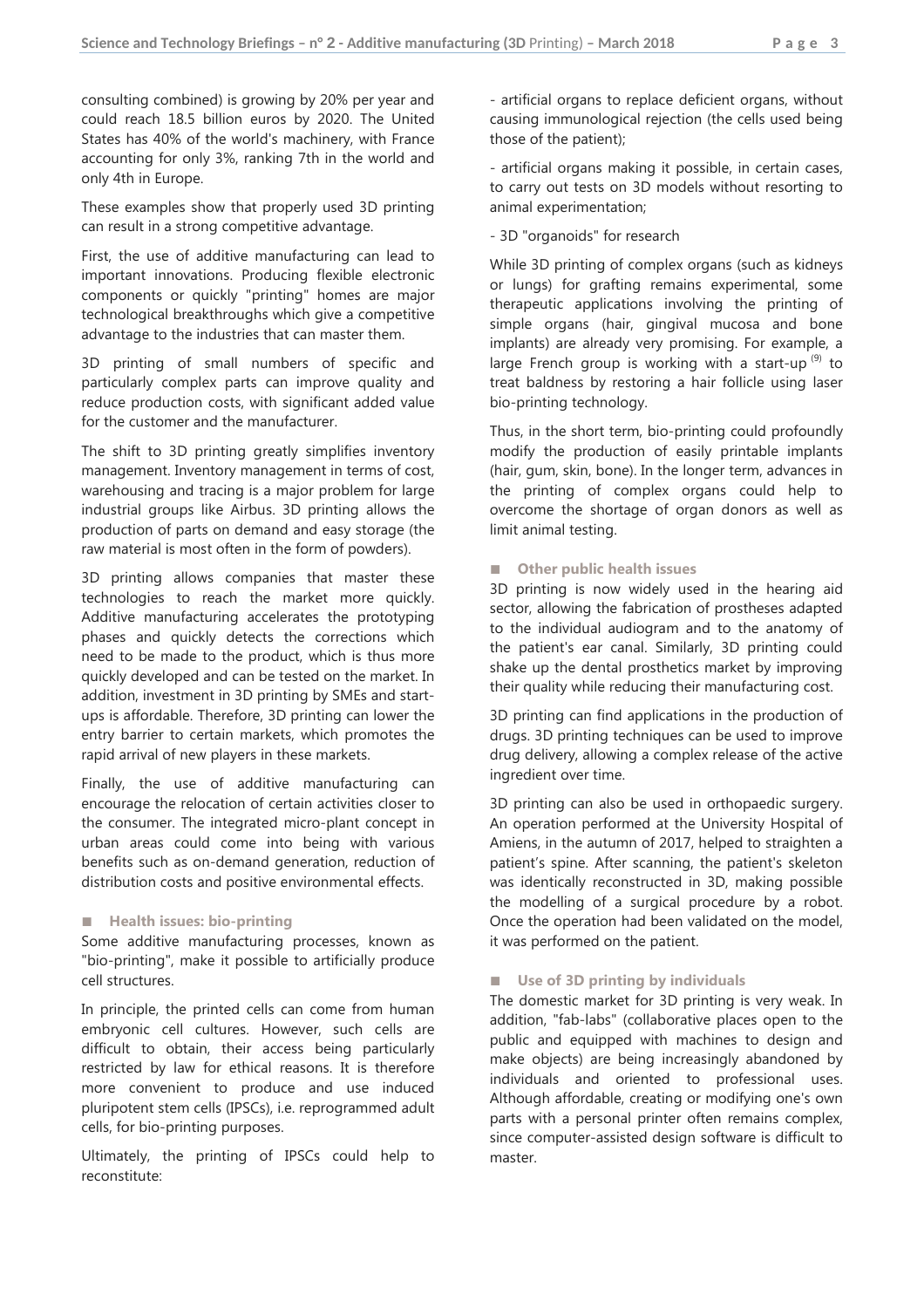Nevertheless, the domestic use of 3D printing techniques raises many questions, firstly of a legal nature, but also concerning the health and safety of individuals.

For example, if illegal sharing or the "private copying" allowed in the family setting of 3D models became common, this would harm rights holders. Legal solutions should quickly be found such as end user liability, intermediation platforms and the promotion of legal offers.

In addition, parts printed by individuals are manufactured without any supervision. This poses a problem for people's physical safety, since the reliability of the printed parts and their compliance with applicable standards is not guaranteed. For example, a printed part for an automobile may not meet the necessary requirements and cause an accident. This raises the question of liability in case of an accident due to a faulty part printed in 3D. Would the person responsible for the accident be the printer manufacturer, the material manufacturer, the 3D model designer or the person who printed the object?

Finally, studies  $(10)$  have shown that, when printing, some "desktop" 3D printers emit large numbers of ultrafine particles (less than 100 nanometers) as well as dangerous volatile components. The use of these printers could therefore pose a health risk, especially in places without ventilation systems.

#### ■ **Perspectives and recommendations**

3D printing seems to be in its infancy. Significant research is being conducted to improve existing techniques or expand the scope of additive manufacturing: yield enhancement, 3D nano-printing and even 4D printing – a still experimental process of 3D printing of "stimulable" materials, which change properties (such as colour or shape) over time, depending on conditions (such as temperature and humidity).

Thus, although the additive manufacturing market is, at present, very modest (a few billion euros worldwide) and the place of 3D printing in industry remains limited, the situation could evolve over the next decade. Studies in the United Kingdom<sup>(11)</sup> and the United States  $(12)$  tend to show that additive manufacturing could become a major economic lever, a factor in improving the purchasing power of citizens, a source of skilled jobs and a means of reducing the carbon footprint of the industrial sector.

This is why research and investment in 3D printing should be supported in France, including the Future Investment Program (PIA) and the Public Investment Bank (BPI) grants, as well as the calls for projects of the National Research Agency (ANR) and the European Horizon 2020 program.

It is also necessary to reinforce the structuring of the sector by supporting the action of the Future Industry Alliance (AIF) and the Carnot Cetim Institute, in particular by networking the actors involved. This effort should be distributed across the country by inviting the regions to participate around their competitiveness clusters and reference platforms.

Finally, training and information on the techniques and possibilities of 3D printing will have to be developed to ensure that this breakthrough technology is recognised and popularised.

#### *OPECST websites:*

*http://www.assemblee-nationale.fr/commissions/opecst-index.asp http://www.senat.fr/opecst/*